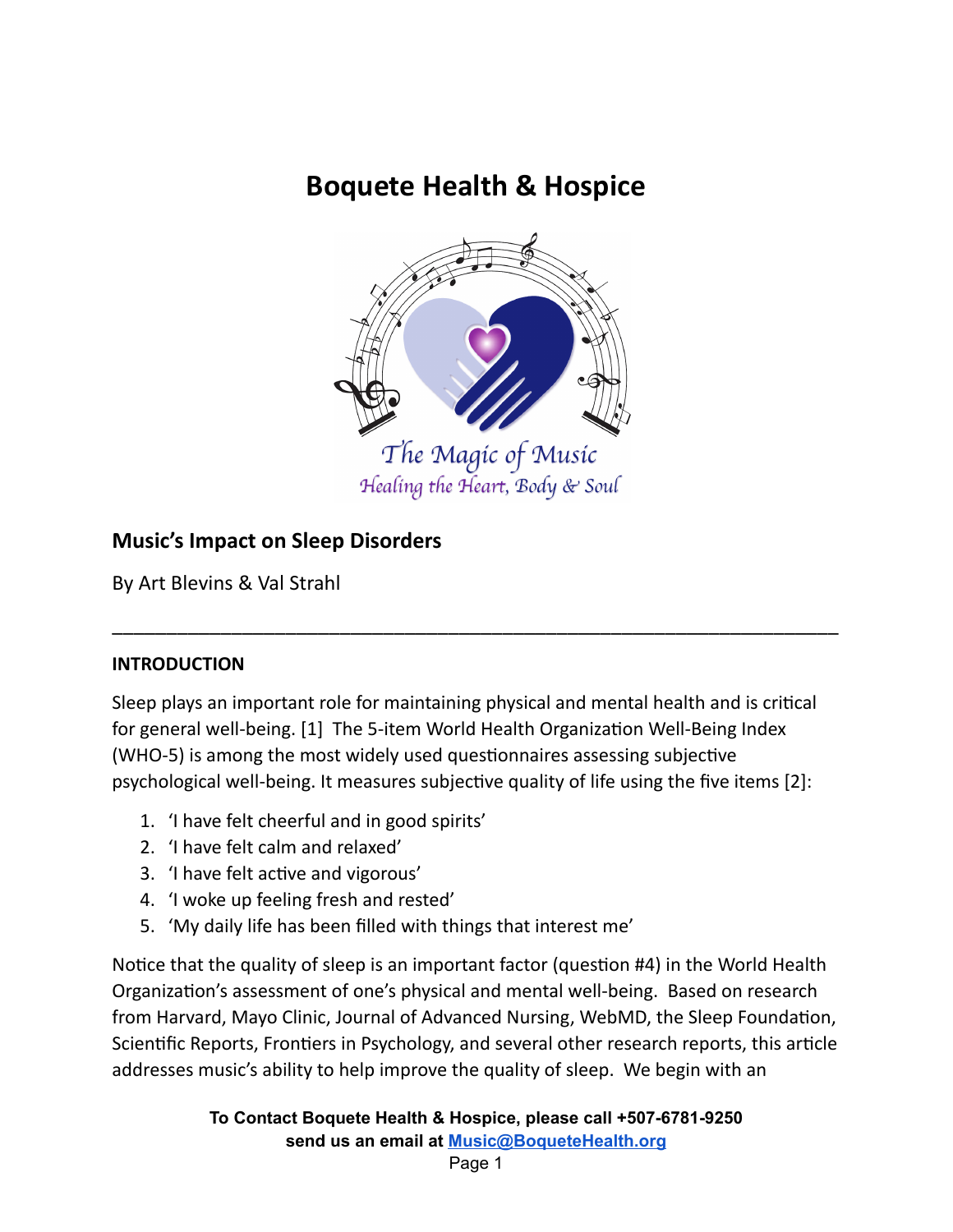overview of sleep disorders, then review what the research tells us about why music can improve the quality of sleep, and finally based on this research, we offer some suggestions and recommendations on how you can begin to improve the quality of your sleep using music.

#### **THE RISKS, THE PROBLEM:**

Sleep disturbances are highly common in our society, with increased prevalence in aging. [9] Around 40% of adults in the UK suffer from disrupted sleep, a trend mirrored in the United States with approximately 50–70 million American adults reporting sleep difficulties. Sleep loss has been linked to a range of physical and mental health issues, with short-term effects evident after a single night of poor sleep. Short-term memory may be impaired and those affected report lower levels of happiness and more feelings of depression. If short term sleep loss is not remedied there is the risk that it may become chronic, a situation associated with serious health and wellbeing challenges. [1]

In the United States, a survey suggested a 293% increase in the number of sleep related prescriptions from 5.3 to 20.8 million prescriptions from 1999 to 2010. Pharmaceutical sleep aids have been linked to negative side effects that increase with long-term use, including nausea, dizziness, dependency and withdrawal, amnesia, seizures, and even an increase in mortality. Given the prevalence, cost, and potentially harmful side effects of pharmaceutical sleep aids, the search for low cost, non-pharmaceutical alternatives aid has become a priority. [1]

The use of sleep enhancing medicine is problematic, as its effectiveness decreases across time and may lead to addiction. Consequently, researchers are working to empirically validate the effectiveness of non-pharmacological and easy to implement tools to support healthy sleep. Listening to music is a widely used tool to improve sleep. In an online survey in a general population 62% stated to have at least once used music to help them sleep. In a survey in over 500 patients with sleep disorders, over 50% reported using music as sleep aid. [9]

## **Sleep Disorders and Depression**

Depression is a common health problem and an increasing global burden. The World Health Organization (WHO) found unipolar depression to be the third largest burden of disease globally in 2004 and is projected to rank first in 2030 [1]. A result of depression is the loss of social and cognitive functions and quality of life. One of the symptoms in depression is reduction in sleep quality (insomnia). Sleep disturbances associated with depression include difficulties in falling asleep and maintaining sleep. [2]

```
To Contact Boquete Health & Hospice, please call +507-6781-9250
send us an email at Music@BoqueteHealth.org
```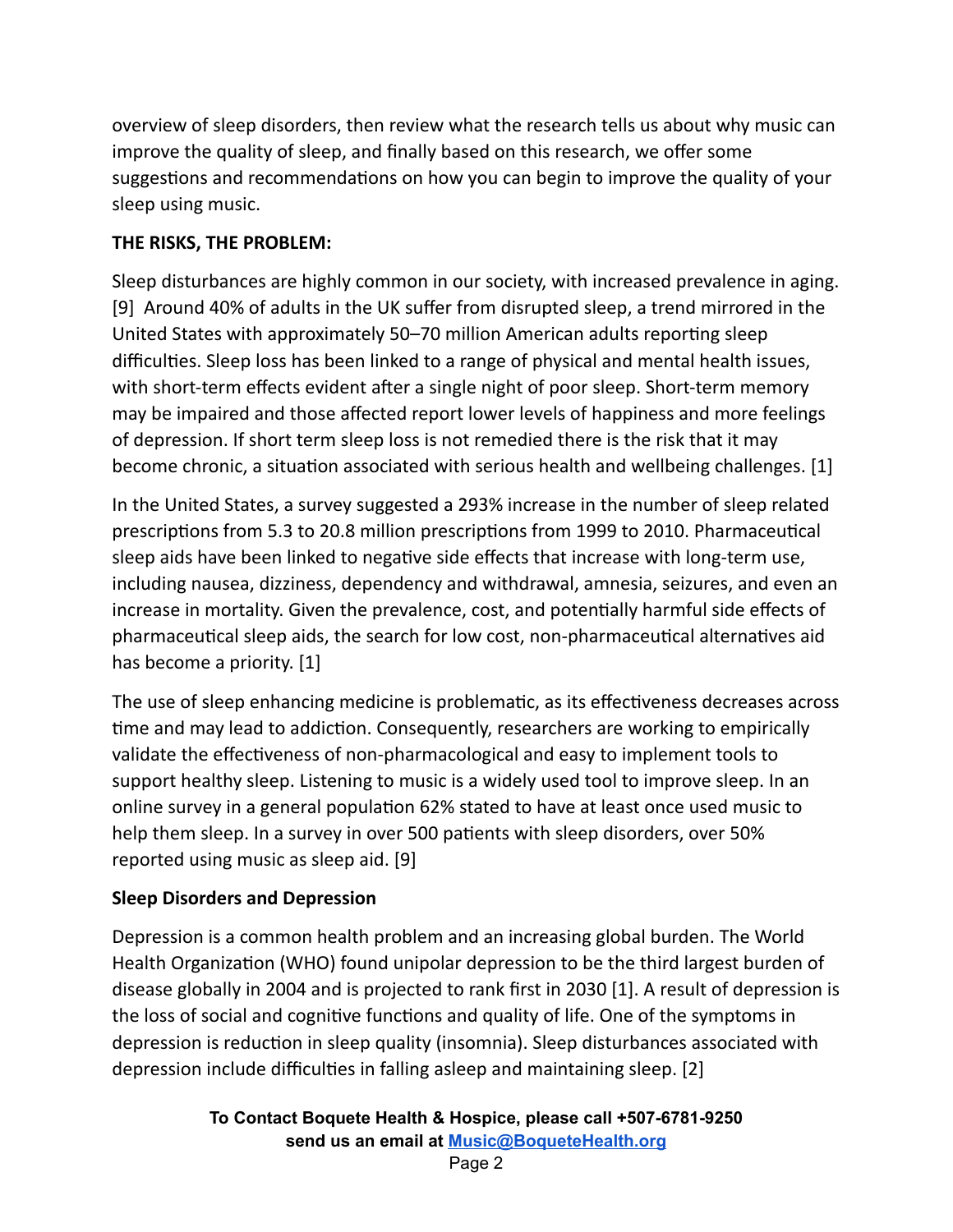## **Sleep Disorders and Dementia**

Recently, a large new study reports some of the most persuasive findings yet to suggest that people who don't get enough sleep in their 50s and 60s may be more likely to develop dementia when they are older.  $[5,6]$  The research, tracking thousands of people from age 50 on, suggests those who sleep six hours or less a night are more likely to develop dementia in their late 70s. [5,6]

The research, published in the journal Nature Communications, followed nearly 8,000 people in Britain for about 25 years, beginning when they were 50 years old. It found that those who consistently reported sleeping six hours or less on an average weeknight were about 30 percent more likely than people who regularly got seven hours sleep (defined as "normal" sleep in the study) to be diagnosed with dementia nearly three decades later. [5,6]

#### **Sleep Disorders and Death from Cardiovascular Disease**

Research from the University of Adelaide in Australia and Maastricht University Medical Centre in The Netherlands examined the impact of "unconscious wakefulness" on a person's risk of dying from cardiovascular diseases. [4] The researchers examined people aged between 64 and 84 for six to 11 years. The study of 8,000 men and women found women who experience unconscious wakefulness most often and for longer periods had nearly double the risk of dying from a heart problem. [4] Women are almost twice as likely to suffer from serious heart problems when experiencing regularly disrupted sleep. [4] Overall, the risk of dying from any cause was 21% among women in the general population, which increased to 31.5% among women with an arousal burden of more than 6.5%. [4]

#### **MUSIC CAN HELP SLEEP DISORDERS? PROVE IT TO ME!**

The music-sleep connection has been supported in studies all over the world. It works in young people and elderly, and helps people with both short-term and chronic sleep problems. [7] A recent meta-analysis of 17 non-pharmacological sleep aids found music-assisted relaxation to be the only non-pharmacological intervention with a significant effect size. [8]

In one study, adults who listened to 45 minutes of music before going to sleep reported having better sleep quality beginning on the very first night. Even more encouraging is that this benefit appears to have a cumulative effect with study participants reporting better sleep the more often they incorporate music into their nightly routine. [10] Using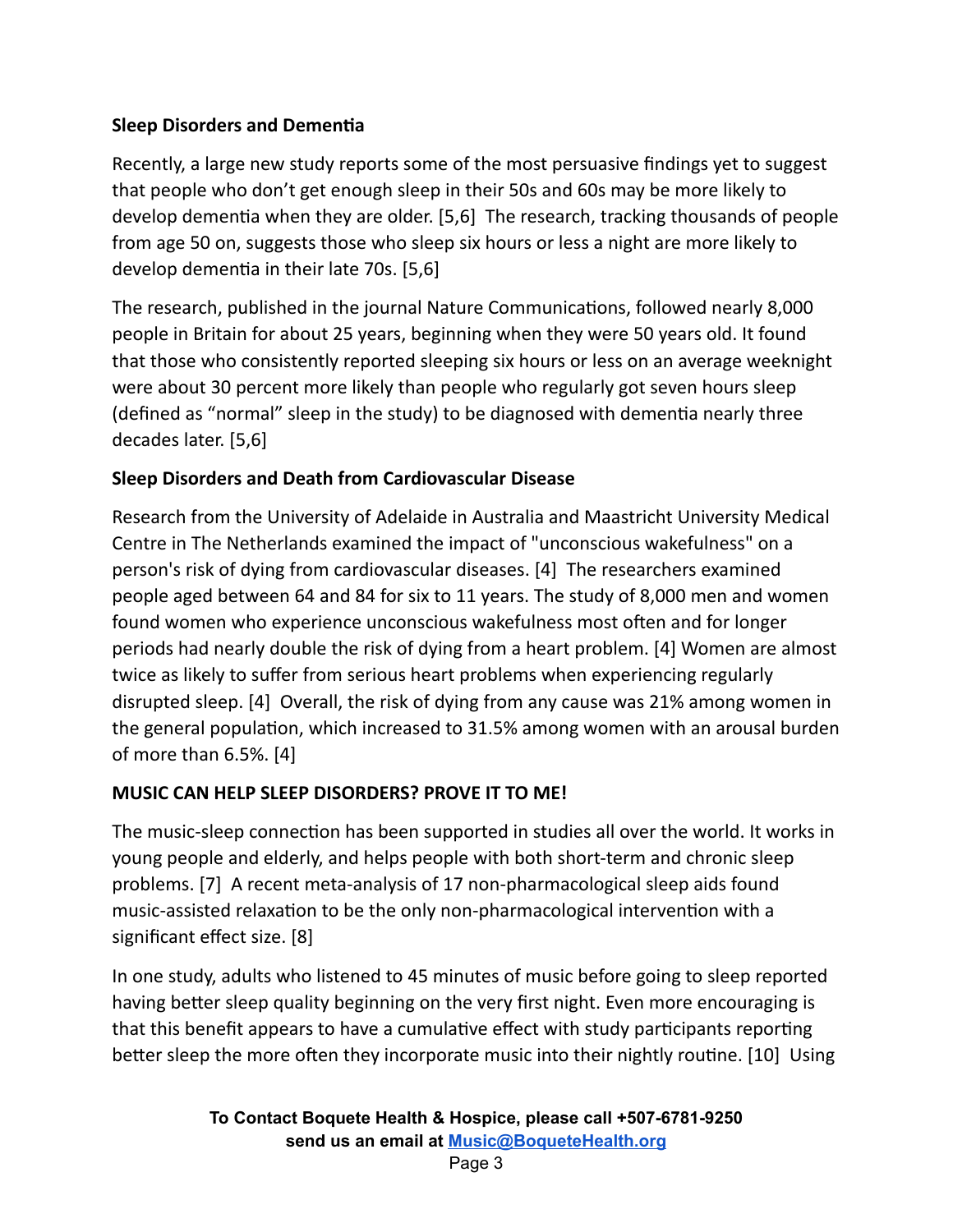music can also decrease the time it takes to fall asleep. In a study of women with symptoms of insomnia, participants played a self-selected album when getting into bed for 10 consecutive nights. Before adding music to their evening routine it took participants from 27 to 69 minutes to fall asleep, after adding music it only took 6 to 13 minutes. [10] In addition to facilitating quickly falling asleep and improving sleep quality, playing music before bed can improve sleep efficiency, which means more time that you are in bed is actually spent sleeping. Improved sleep efficiency equals more consistent rest and less waking up during the night. [10]

#### **Why Does Music Affect Sleep?**

The ability to hear music depends on a series of steps that convert sound waves coming into the ear into electrical signals in the brain. As the brain interprets these sounds, a cascade of physical effects are triggered within the body. Many of these effects either directly promote sleep or reduce issues that interfere with sleep. [10] Music has many promising neurological and physiological effects that may be indicative of its effective use in the fight against sleep loss. [2] Music can reduce sympathetic nervous system activity, decrease anxiety, blood pressure, heart and respiratory rate and may have positive effects on sleep via muscle relaxation and distraction from thoughts. [9] Music is most useful for people who struggle to sleep because of insomnia related to anxiety or stress, rather than medical issues like sleep apnea. [16]

Several studies suggest that music enhances sleep because of its effects on the regulation of hormones, including the stress hormone cortisol. Being stressed and having elevated levels of cortisol can increase alertness and lead to poor sleep. Listening to music decreases levels of cortisol, which may explain why it helps put people at ease and release stress. [10] A study measuring self-reported relaxation in groups with different objective levels of oxytocin release found that music increased oxytocin and accordingly levels of relaxation compared to control groups. [1] Music also triggers the release of dopamine, a hormone released during pleasurable activities, like eating, exercise, and sex. This release can boost good feelings at bedtime and address pain, another common cause of sleep issues. [10]

Listening to music can also contribute to relaxation by soothing the autonomic nervous system. The autonomic nervous system is part of your body's natural system for controlling automatic or unconscious processes, including those within the heart, lungs, and digestive system. Music improves sleep through calming parts of the autonomic nervous system, leading to slower breathing, lower heart rate, and reduced blood pressure. [10]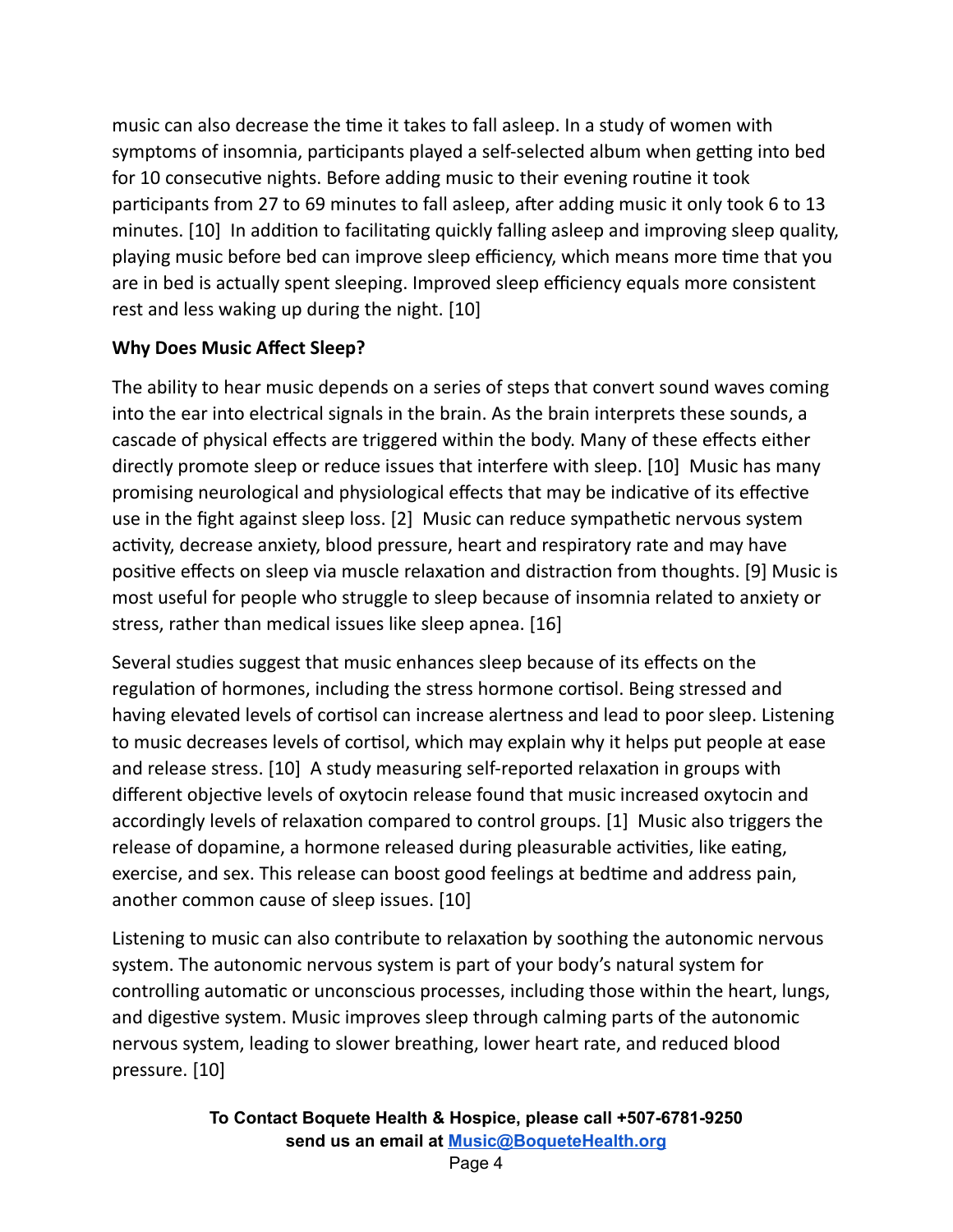It was also reported that masking external sounds, which can often lead to poor sleep quality, was a significant motivation for using music during sleep. Night-time noise, whether it's from roads, airplanes, or noisy neighbors, can decrease sleep efficiency and is linked to several adverse health consequences including cardiovascular disease. Music can help to drown out these environmental noises and increase sleep efficiency. [10]

Many people with poor sleep associate their bedrooms with frustration and sleepless nights. Music can counteract this, distracting from troubling or anxious thoughts and encouraging the physical and mental relaxation needed to fall asleep. [10]

The main reason people reported using music was as a tool to change one's state of mind; whether to relax, focus or initiate a change in mood. This finding is in line with previous research which has suggested that music is used as part of everyday life to regulate mood or reduce arousal and anxiety. It has been suggested that the effects of music on anxiety are biological; music's effect on sleep could well be mediated by these biological effects, and the autonomic systems for anxiety and arousal in particular. If these complex chemical and neural systems are being recruited by the use of music, it is reasonable to suggest that the use of music over long periods of time may come with increasing or long-term benefits. [10]

While a primary reason to select music for sleep is to aid relaxation, research has identified a larger collection of motivators for using music when sleep is disturbed. The use of music as a distractor was a prominent theme, with distraction against thoughts (and particularly negative thoughts) a frequent comment. Negative thoughts are one of the main contributors to sleep loss in people with insomnia and distraction of these thoughts was one of the main reasons reported for the use of music. [10]

## **USING MUSIC TO COMBAT SLEEP DISORDERS: SUGGESTIONS AND RECOMMENDATIONS**

Based on research from various sources (see References below), we have gathered here the best practices suggested by the research teams for utilizing music to improve the quality of sleep.

## **Give yourself me to unwind and develop bedme rituals**

Make it a habit: Routine is great for sleep. Create evening rituals that give the body sufficient time to wind down, incorporating music in a way that's calming and consistent. [10] Start listening to quiet music 20 to 45 minutes before bedtime. TV, smart phones, tablets, and computers should not be a part of the quiet time. [14]

```
To Contact Boquete Health & Hospice, please call +507-6781-9250
send us an email at Music@BoqueteHealth.org
```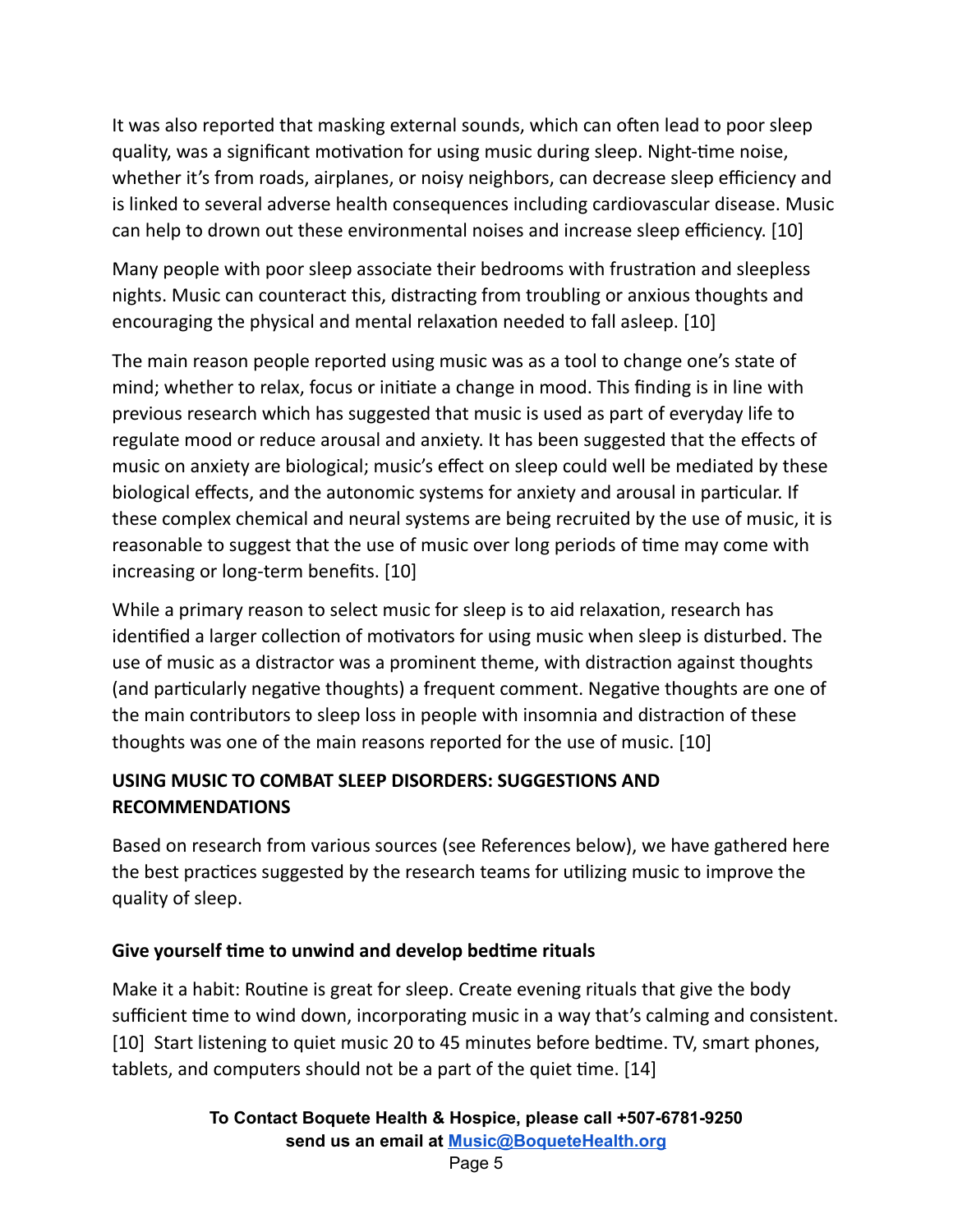#### **Give it me**

Research has found that music may not improve sleep quality after a single exposure to music at bedtime and suggests that at least 3-4 weeks of treatment is required to reveal the effectiveness of music as a sleep aid.  $[8]$ 

#### **Keep the volume low**

Research indicates the volume should be kept under 40 decibels, which is about as quiet as comfortably possible. [16]

#### **What Kind of Music is Best for Sleep?**

Research studies have looked at diverse genres and playlists and there isn't a clear consensus about the optimal music for sleep. [10] One of the most significant factors in how music affects a person's body is their own musical preferences. Effective custom playlists may include songs that have been relaxing or that have helped with sleep in the past. [10]

In terms of what individuals chose to listen to within the music available to them, researchers noted a large diversity within their responses, with great variety in the musical genres (although classical music mentioned three times more than any other genre). This suggests support for the theory that self-selected music is more effective than unfamiliar music. [1]

But choose wisely! Research has indicated that patient-selected music has a risk of being too stimulating (effect-evoking or too dynamic, i.e. increasing pulse and respiratory rate). [1] Avoid songs that cause strong emotional reactions: We all have songs that bring up strong emotions. Listening to those while trying to sleep may not be a great idea, so try music that's neutral or positive. [10]

For those that don't want to design their own playlist, online music services have stepped in and usually offer pre-packaged playlists for specific activities. Helpful playlists may be curated for sleep or relaxation. It may be easiest to find playlists that focus on calming genres, like classical or piano pieces. [10]

Feel free to experiment with different songs and playlists until you find one that's right for you. It may also be helpful to try out a few playlists during the daytime to see if they help you relax. [10]

## **Musical features to aid sleep**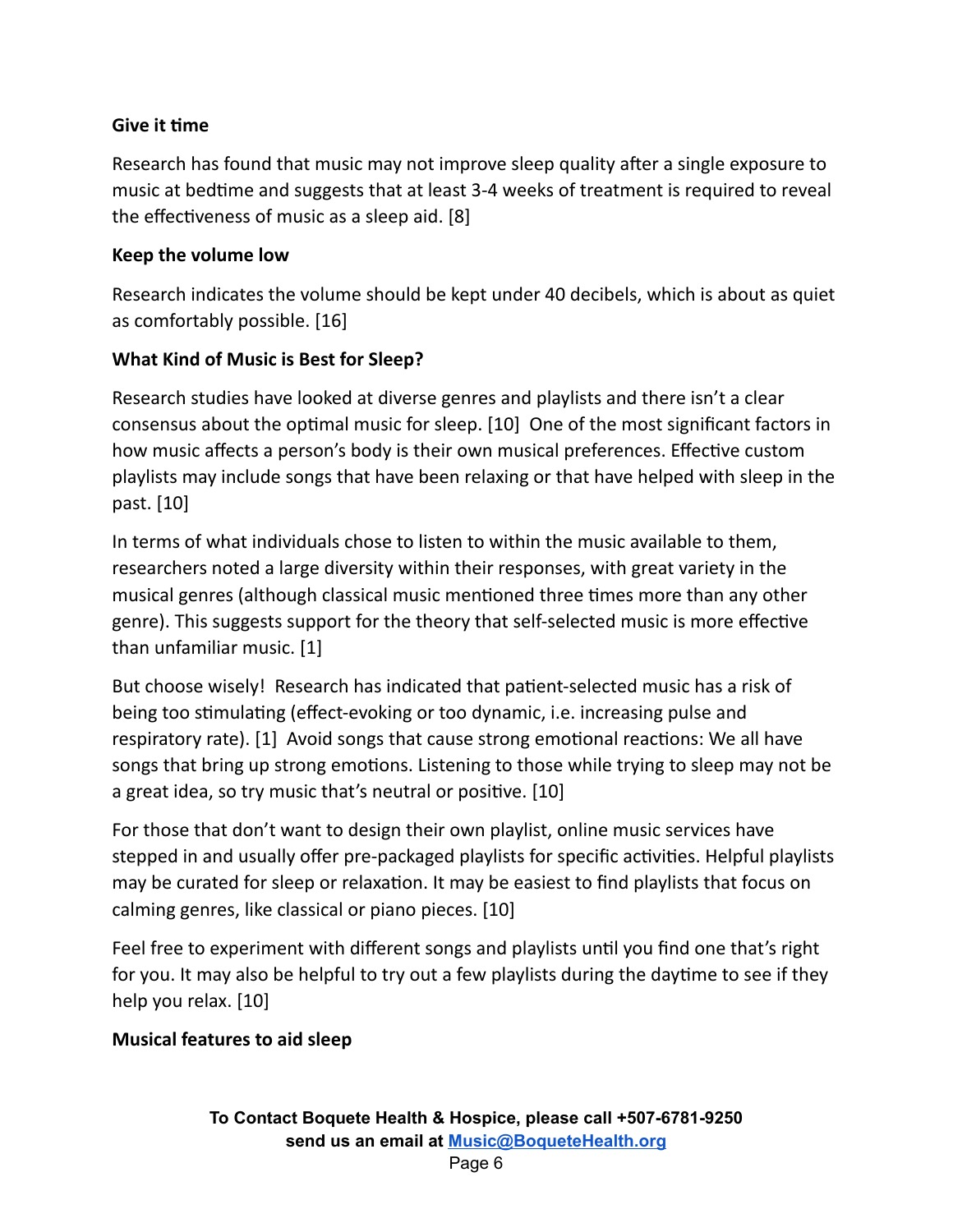Recent research suggests why individuals can fall asleep to a wide variety of music genres. Certain musical features appeared to be more important than the genre in aiding sleep. Music that aided sleep had more emphasis in lower frequencies such as a stronger bass, had a slow and sustained duration of musical notes, and had non-danceable rhythms. In music terms, the music had quite a dark mix, it was legato, and was not complex or strong in rhythmic activity.  $[16]$ 

Several studies have found that the music's tempo makes a difference. Most studies have selected music that is around 60-80 BPM. Because normal resting heart rates range from 60 to 100 BPM, it's often hypothesized that the body may sync up with slower music. [10]

## **Equipment: Speakers and Headphones**

Be careful with headphones: Headphones and earbuds may cause damage to the ear canal while sleeping if the volume is too high. Sleeping with earbuds can also lead to a buildup of earwax and may increase the risk of ear infections. Instead, try setting up a small stereo or speaker somewhere close to the bed. Choosing speakers without bright light, which can interfere with sleep, and find a volume that is soothing and not disruptive. [10] You can also use pillow speakers. These devices are exactly what they sound like: pillows with speakers inside them. They come in a variety of sizes and price ranges, but they're all designed to allow you to comfortably listen to music in bed. [7]

## **Specific Music for Combating Sleep Disorders**

Below are links to several pieces of music that were specifically mentioned in the research that we encountered. One research project specifically reported that Johann Sebastian Bach was the most mentioned artist for aiding sleep in their study, followed by Ed Sheeran. and Wolfgang Amadeus Mozart, Brian Eno and finally, Coldplay and Fre´de´ric Chopin. [1]

Not a classical music fan? That's fine. The Marconi Union song "Weightless" -- which is allegedly the "most relaxing song ever created" "[Weightless](https://www.youtube.com/watch?v=UfcAVejslrU)"-- also clocks in at 60 beats per minute. Some find Joni Mitchell's "Blue Motel [Room"](https://www.youtube.com/watch?v=q-Jkv02sTps&list=RDq-Jkv02sTps&start_radio=1&t=0) or Miles Davis's ["Blue](https://www.youtube.com/watch?v=TLDflhhdPCg&list=RDTLDflhhdPCg&index=1) in [Green](https://www.youtube.com/watch?v=TLDflhhdPCg&list=RDTLDflhhdPCg&index=1)" to be sleep-inducing. The better choice is often music with no words. Steer clear of anything that evokes strong emotions, as well -- regardless of whether they're positive or negative. [7] Below is a further sampling of successful sleep aid music identified by research. [16]

Table 1. A Sampling of Successful Sleep Aid Music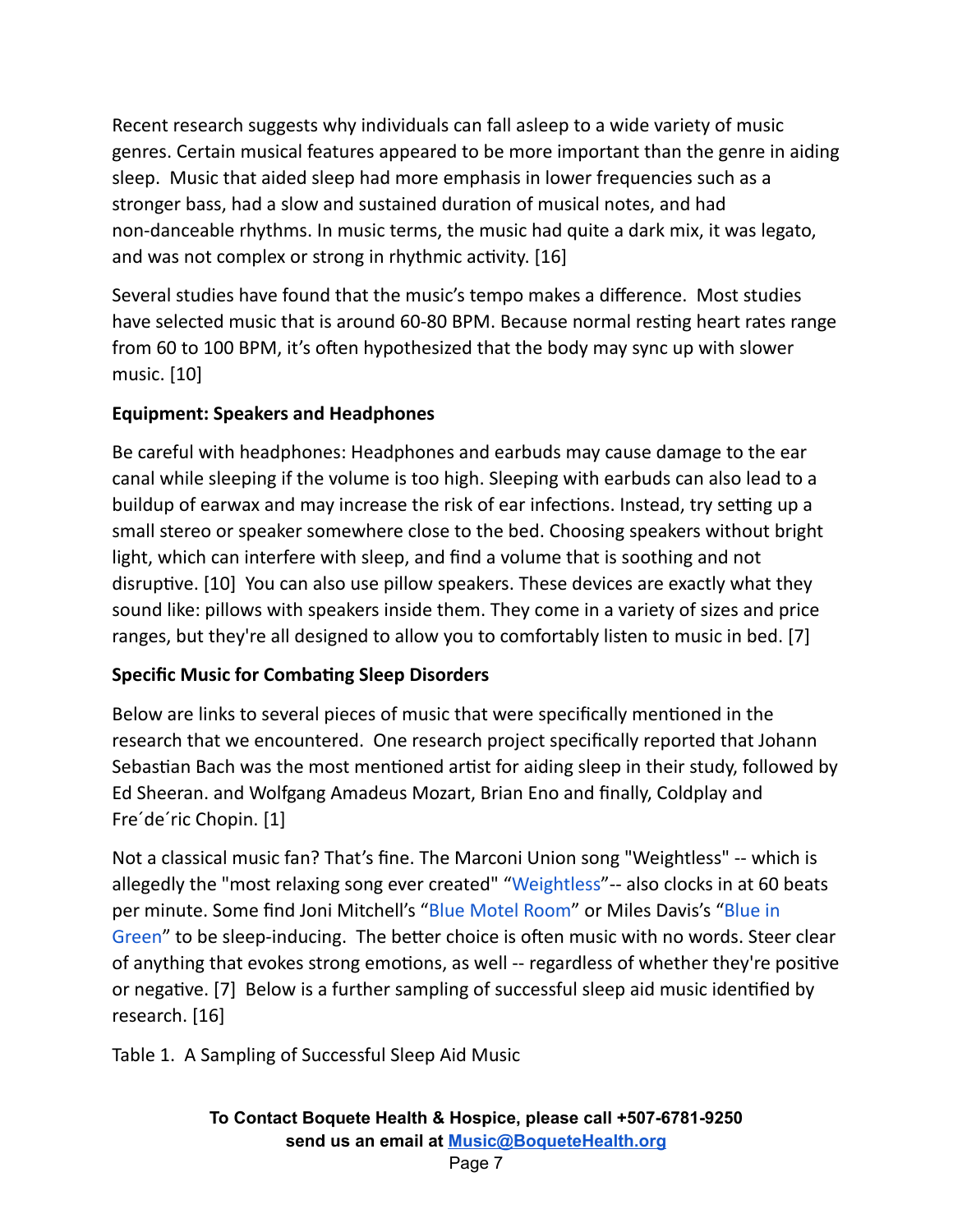J'y Suis [Jamais](https://www.youtube.com/watch?v=vKZsqVGacpQ) Alle (Tiersen, 2010) [Moonlight](https://www.youtube.com/watch?v=4Tr0otuiQuU) Sonata (Beethoven) You Are So Beautiful (Gibson & Evans) Clair de [Lune](https://www.youtube.com/watch?v=WNcsUNKlAKw) (Debussy) Nuvole [Bianche](https://www.youtube.com/watch?v=xyY4IZ3JDFE) (Einaudi) Piano [Concerto](https://www.youtube.com/watch?v=df-eLzao63I) No. 21 (Mozart) **3 Hours [of Relaxing](https://www.youtube.com/watch?v=eBsW9SxCcwg) Music (The Honest Guys)** Kiss the [Rain](https://www.youtube.com/watch?v=so6ExplQlaY) (Yiruma) [Poem](https://www.youtube.com/watch?v=-eqFky-lnmo) (Yiruma) River [Flows](https://www.youtube.com/watch?v=kG9KSWYg-Jc) With You (Yiruma)

Giving a choice of music and offering a selection of music with a variety to meet individual preferences are both important factors highlighted in research. [2] And to support your exploration of sleep music, here are some additional links to music to facilitate your quality of sleep.

#### **More Playlist Suggestions for Sleep Disorders**

#### **Ambient/Electronic**

[Eternity-10](https://www.youtube.com/watch?v=zmK9e8AKzXE&t=7499s) hours Fall Asleep in 3 [minutes-12](https://www.youtube.com/watch?v=-wxDmfOmNOA&t=6916s) hours

**Classical** [Classical](https://www.youtube.com/watch?v=Fnzn-3oXEUI) Sleep-8 hours Cello for Falling [Asleep](https://www.youtube.com/watch?v=2cCZoxboF5s) 10 hours Classical for [Sleeping](https://www.youtube.com/watch?v=P4_OKoKs-CY)

#### **30-60 Beats per Minute**

[Come](https://www.youtube.com/watch?v=lbjZPFBD6JU) Away With Me (Nora Jones) [Metronome](https://www.youtube.com/watch?v=8OMbmcWG4Dk) 30 Beats per Minute [Metronome](https://www.youtube.com/watch?v=vZIp9UBmCBc) 40 Beats per Minute [Metronome](https://www.youtube.com/watch?v=r8Us2BhVPf8) 50 Beats per Minute [Metronome](https://www.youtube.com/watch?v=Hgc7pA43DgI) 60 Beats per Minute

**Harp**

[Relaxing](https://www.youtube.com/watch?v=dCvEgqePl84) Harp Sleep Music-6 hours

Harp [Music-3](https://www.youtube.com/watch?v=n3McD-676Jw) hours [Soothing](https://www.youtube.com/watch?v=P7dF3e1YRFo) Sleep Harp-8 hours

**Instrumental Spring-Beautiful Relaxing Music** [Ancient](https://www.youtube.com/watch?v=v5o8GJ3npTw) Forest [Relaxing](https://www.youtube.com/watch?v=857bt64SomQ) Sleep-8 hours

**Jazz** Sleep [Jazz-4](https://www.youtube.com/watch?v=BjuNUDV7PO4) hours Sleep [Jazz-10](https://www.youtube.com/watch?v=jFckT6u_h4E) hours Late Night [Jazz-11](https://www.youtube.com/watch?v=P7dF3e1YRFo) hours

#### **Nature**

[Instant](https://www.youtube.com/watch?v=4zqKJBxRyuo&list=RDDx5qFachd3A&index=3) Calm Sleep Nature [Sounds-8](https://www.youtube.com/watch?v=eKFTSSKCzWA) hours Ocean, [Forest-8](https://www.youtube.com/watch?v=ySL3NllIhfA) hours

**To Contact Boquete Health & Hospice, please call +507-6781-9250 send us an email at [Music@BoqueteHealth.org](mailto:Music@boquetehospice.org)**